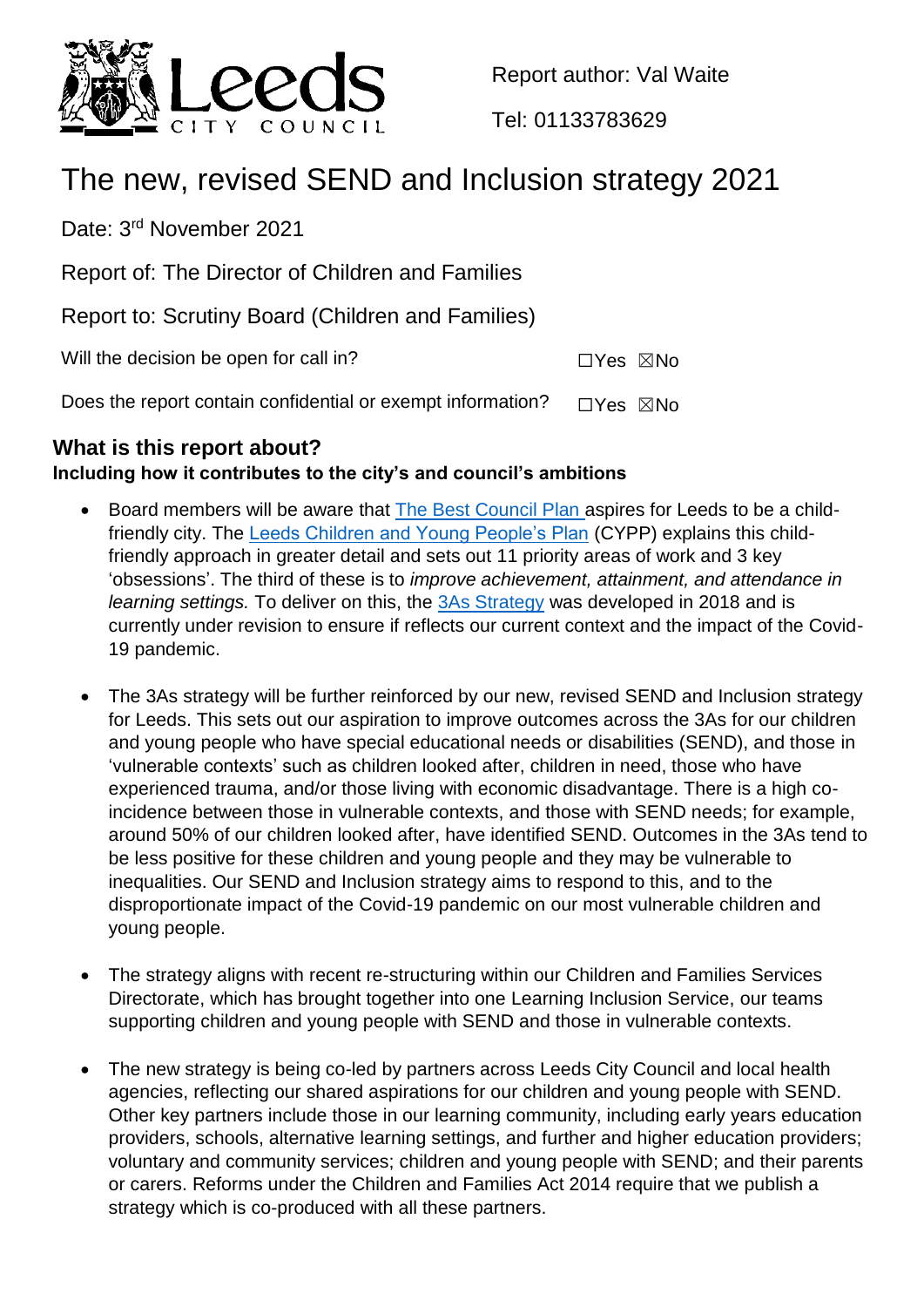- The new strategy is governed by our SEND Partnership Board, which represents all our key partners as above, and the development of the new strategy has included considerable consultation with all key partners.
- The new strategy is informed by data on the local population of children and young people with SEND and in vulnerable contexts, and data on their outcomes. Prior to the pandemic, we projected increases in this population, and particularly increased numbers with complex needs that require specialist assessment and support plans; the impact of the pandemic is highly likely to add further increases. This adds significant strain to services that we have a statutory duty to provide. In terms of outcomes, in some respects, these are good; we have one of the lowest rates of permanent exclusion in the country. However, as inspectors noted during our last inspection of SEND services by Ofsted and the CQC, outcomes in attainment for learners with SEND in Leeds do not compare well with national and other comparators. It is vital that our strategy addresses this.
- The impact of the pandemic on our children and young people with SEND and/or in vulnerable contexts, and their families, has been great. Lost time in learning, and restricted access to services, has impacted this group more than their peers. Whilst some families proactively choose to home educate, we have also seen an increase in families 'electively home educating' (EHE) their children in direct response to the pandemic. We have also seen an increase in children identified as potentially missing education. Children and young people not regularly attending an education setting, especially those missing education, may be more vulnerable to poor outcomes in learning, restricted access to health and carer services provided by schools, and less positive life outcomes in terms of employment, health and well-being. They may also be more at risk of exploitation. It is vital that our strategy supports all our vulnerable children and young people to make a successful return to learning after the pandemic. The Covid-19 recovery programme for schools will be a key element of our new strategy.
- Our Leeds vision is one of **inclusion** and commitment to reducing inequalities as a fundamental principle at the heart of our child-friendly city; of **integrated practices** and joint commissioning across a diverse, multi-agency workforce to ensure maximum efficiency; and one that recognises and responds to the diverse **individual needs** and circumstances of our children and young people and communities in Leeds. In the spirit of the '3As' strategy, we express this as the '3Is'.

#### **Recommendations**

Scrutiny Board members are asked to have a full and informed discussion and to make comment on the draft SEND and Inclusion strategy. Local authority officers will be present at the board meeting to provide appropriate inputs and to respond to questions.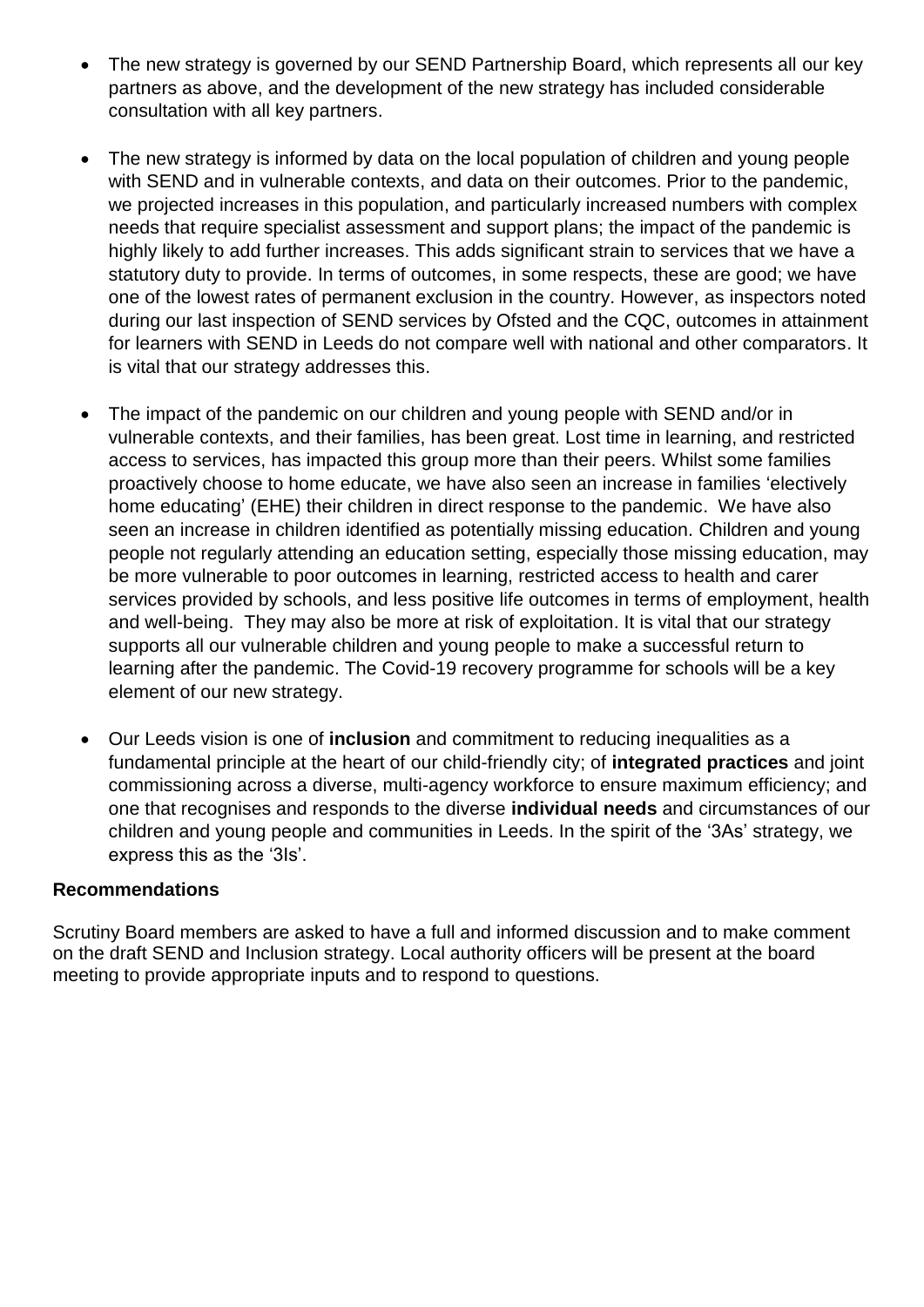## **Why is the proposal being put forward?**

1. The SEND and Inclusion strategy provides a vital response to our growing population of children and young people with SEND and/or those in vulnerable contexts. Ensuring on-going sufficiency in capacity in our services is vital and there are significant associated risks in terms of statutory services provided by teams in our Learning Inclusion Service. The strategy also aims to improve learning outcomes for our learners with SEND and in vulnerable contexts, which, as Ofsted inspectors have observed, do not compare well with national and other comparators. The Covid-19 pandemic will disproportionately affect outcomes for our children and young people with SEND and in vulnerable contexts, and our strategy must respond to this, and to associated risks in terms of children missing education and the protective factors that schools and places of learning provide.

### **What impact will this proposal have?**

| <b>Wards Affected:</b>            |      |     |
|-----------------------------------|------|-----|
| Have ward members been consulted? | ⊐Yes | ⊠No |
|                                   |      |     |

- 2. The new SEND and Inclusion strategy will be finalised once comments from Scrutiny Board have been considered.
- 3. The strategy will focus on 6 priorities for change, expressed as shared commitments across the Leeds partnership, and key actions to support these which in phase 1 of the strategy will have been identified as most vital to respond to the disproportionate impact of the pandemic in our children and young people with SEND and already vulnerable to inequalities.
- 4. **Priority 1: We will support early identification of need and quality holistic, assessment and planning at the earliest stage:** we continue to see instances where children's needs are not identified and met early enough and as a result, they may fall behind in learning, needs may increase or escalate, and families may become prone to crisis. This costs our children and families enormously but also has a financial cost, as families may ultimately require resourceintensive specialist support. We know that in the wake of the pandemic, more children will have additional needs and an early response it vital.
- 5. **Priority 2: We will continue to build a skilled, confident and resilient workforce able to meet the educational, social and emotional needs of all children and young people:** as a key 'vehicle' of change to support priorities 1, 2 and 3, we will launch a new Leeds SEND and Inclusion Practice Framework. This will provide all schools and education settings with guidance, learning, and resources to deliver high-quality practice in early identification and assessment of needs, and quality, holistic planning to meet needs, all aligning with local and national policy best practice principles. A digital toolkit will provide accessible resources for practitioners, in one place. This will align with wider Leeds systems such as referrals for services and applications for funding, and the wider Leeds Early Help system, to reduce paperwork, increase efficiency, and support joined-up working
- 6. **Priority 3: We will support high quality plans for all children and young people, based on individual needs, circumstances and cultural identity.** Our work to launch the new SEND and Inclusion Practice Framework as above, will support quality, timely assessments and plans led by schools and settings. We will also develop systems to manage increased demand for Education, Health and Care Plans (EHCPs) for those with the most complex needs, which the local authority must manage. There has been a dramatic increase in demand for EHCPs in recent years; numbers have increased from 2041 at 2014, to 5006 at the time of writing. This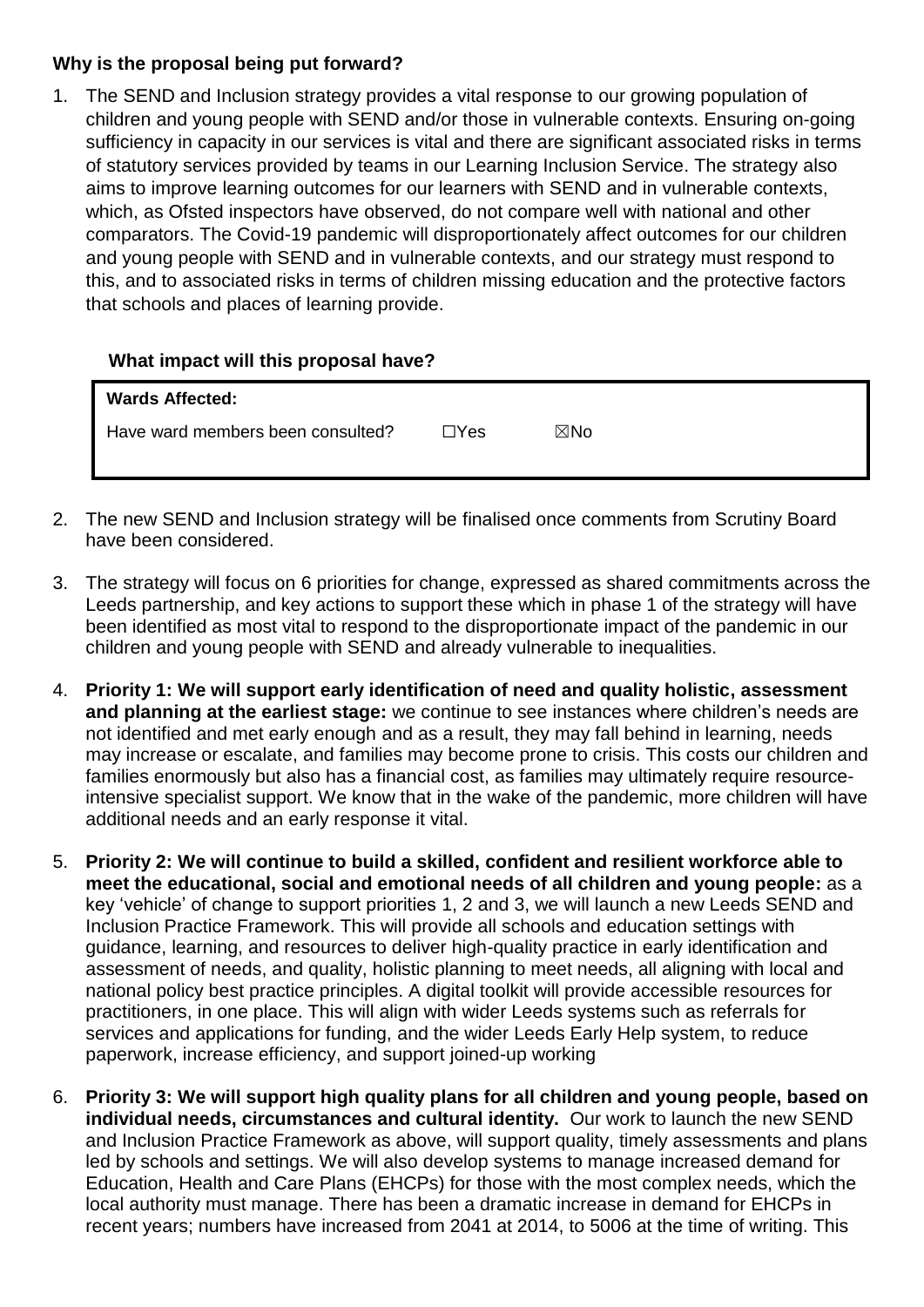increase is projected to continue and will likely be further impacted upon by the pandemic. This has added significant pressures on capacity in the Learning Inclusion Service teams responsible for EHCPs and their ability to produce and review EHCPs in line with statutory requirements.

To address this, we will review our systems to manage EHCPs, working with our partners across education, health, and care to ensure efficiency in their contributions to EHCPs and avoid delays and duplication. We will also work to re-organise teams within the Learning Inclusion Service to better manage increased demand. We will also work with partners and families to improve the quality of EHCPs and families' experiences of the processes that support them.

- 7. **Priority 4: we will focus on support for children and young people in vulnerable contexts and work to reduce inequalities:** we will trial and develop new partnership approaches to working together to more pro-actively identify, assess and meet the needs of learners who may be at risk of disengaging from education, permanent exclusion, and other less positive outcomes. We will also develop new opportunities for partners across services to come together to share learning and best practice in supporting our most vulnerable to inequalities, using a themed, case-review approach to embed learning in practice and systems across services.
- 8. **Priority 5: We will develop a continuum of high-quality provision (schools, settings, and services) to meet diverse needs and promote choice, access, and improved outcomes.** Work will include: developing more specialist education provision for learners with SEND to respond to our growing population; developing our offer of provision at post-16, including supported internships for young people with SEND; exploring digital opportunities to enhance our offer of remote learning; improving our provision of quality and accessibility of information for families about local services; and increasing our support of parent/carer and youth participation. The latter will include new forums for young people and parents and carers to play a role in governing this strategy.
- 9. **Priority 6: We will integrate practices to identify and meet needs and join up pathways to services:** partners report that waiting times for autism assessment are too long. This was noted by Ofsted and the CQC in our most recent inspection of area SEND services and the position has not improved significantly. We will work across the partnership to review the multiagency pathway to autism assessment and diagnosis to address this. We will also co-lead a new city-wide approach to trauma-informed practice and reducing the impact of Adverse Childhood Experiences (ACEs). Both of these activities will be led via the *Future in Mind: Leeds* strategy for supporting children and young people's social, emotional and mental health (SEMH), which closely aligns with this strategy and is also a strategy co-produced by local health agencies with Leeds City Council.

# **What consultation and engagement has taken place?**

- 10. We started work to consult with partners on the new SEND and Inclusion strategy, in 2019; over 350 of our partners took part in surveys, conferences and focus groups, including partners across education, health, care and youth services; the voluntary sector; young people; and parents and carers. They shared their aspirations and priorities for change. We planned to use learning from this to co-produce the strategy through multi-agency work groups in 2020. However, this coincided with the onset of the pandemic, which delayed and disrupted work considerably.
- 11. In June and July 2021, as some of the pressures of the pandemic eased slightly, we undertook a focused period of activities including surveys and focus groups, to re-engage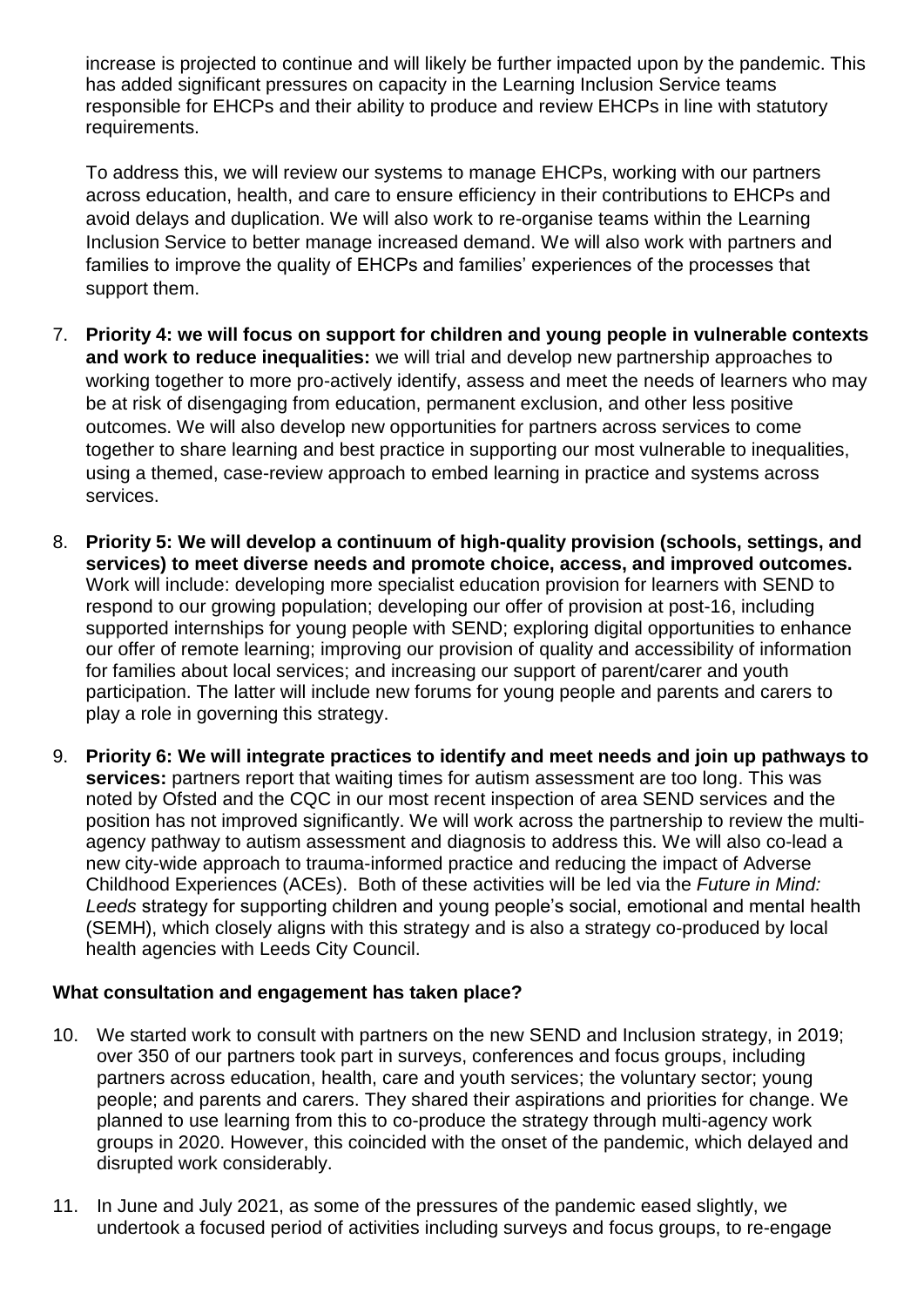partners with the strategy. Around 550 partners took part. They were invited to review and comment on the proposed key elements of the strategy in terms of the '3Is', the priorities for change, and key actions.

12. Responses from our partners clearly confirmed our proposed outcomes, priorities, and actions. However, partners also expressed concerns about the challenging context that all schools, settings, and services are working in due to the pandemic. Lack of resource and capacity in services are a concern, especially in terms of Education, Health and Care Plans, and the increased risks of children missing education. Partners also expressed a need to hear leaders in the city vocalise their commitment to children and young people with SEND, and their support for a workforce that feels under great pressure.

### **What are the resource implications?**

- 13. There are increased pressures on resource across teams with statutory duties within the Learning Inclusion Service. Partners in schools and education settings also report significant financial pressures. Leeds has a legacy of historical under-funding in terms of our High Needs Block, the budget within the Dedicated Schools Grant used to fund provision for SEND needs in schools and settings. The allocation of funding has been reformed but a cap on gains was implemented. If the cap on gains had not been in place, Leeds would have been allocated an additional £30.4m of funding between 2018/19 and 2021/22 across the Schools Block of the DSG. The High Needs Block element of this is £20.9m. A further funding cap of £1.9m will apply in 2022/23 to the High Needs Block, based on provisional funding allocations released by the ESFA.
- 14. Given the significance of the financial implications of Covid-19, arrangements are in place for the Council's Executive Board to receive separate and more detailed reports regularly. The Council's Plan and Resources Scrutiny Board maintains oversight of the financial management Plan in accordance with its remit.
- 15. Children and Families Services resources will be deployed appropriately to ensure support can be given where the most impact can be made for children, families and learning settings across Leeds, with a focus on those who have been disproportionately affected.

#### **What are the legal implications?**

- 16. We have a statutory requirement to produce and publish this strategy under the reforms of the Children and Families Act 2014. This strategy must be co-produced with key partners, including families and partners across education, health, and care services. Local schools have a statutory requirement to publish details of how they deliver support to children and young people with SEND, in line with the strategy published by the local authority.
- 17. The timeliness and operational management of Statutory duties under the Children and Families Act 2014 may be negatively affected due to a lack of capacity in statutory SEND teams.

#### **What are the key risks and how are they being managed?**

18. The cap on funding and historical underfunding in the DSG high needs block for SEND services and the council's current financial challenge means that there is a lack of capacity and resource to meet growing need. The teams within the Learning Inclusion service, supporting children and young people with SEND and those in vulnerable contexts missing out from education, are struggling to meet the ever growing demands across the city.